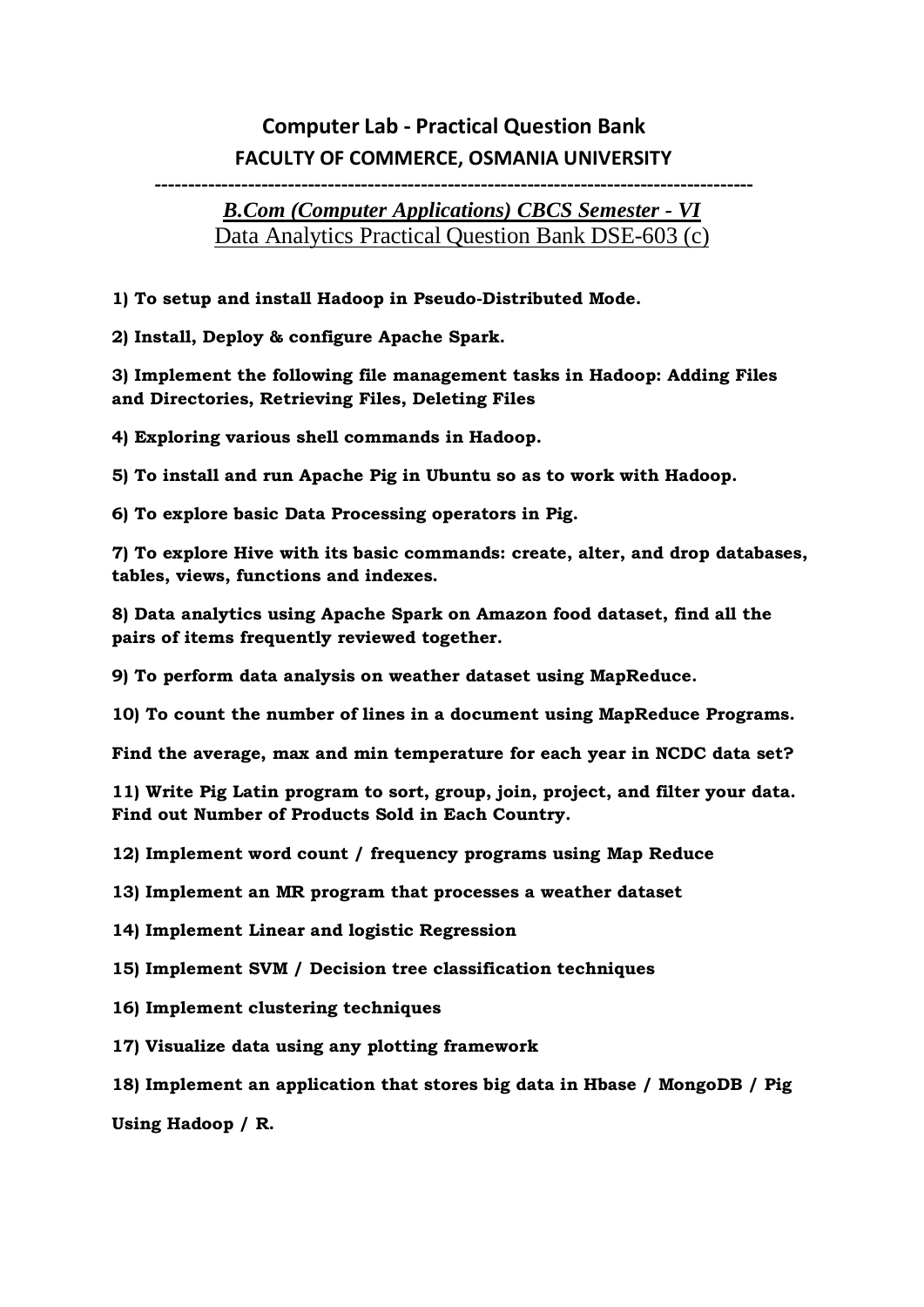## **19) READING AND WRITING DIFFERENT TYPES OF DATASETS**

**Reading different types of data sets (.txt, .csv) from web and disk and writing in file in specific disk location.**

**20) Reading Excel data sheet in R.**

**21) Reading XML dataset in R**

**22) VISUALIZATIONS find the data distributions using box and scatter plot.**

**23) VISUALIZATIONS find the outliers using plot.**

**24) VISUALIZATIONS Plot the histogram, bar chart and pie chart on sample data**

**25) REGRESSION MODEL Import a data from web storage. Name the dataset and now do Logistic Regression to find out relation between variables that are affecting the admission of a student in a institute based on his or her GRE score, GPA obtained and rank of the student. Also check the model is fit or not. require (foreign), require(MASS)**

**26) MULTIPLE REGRESSION MODEL Apply multiple regressions, if data have a continuous independent variable. Apply on above dataset.**

**27) REGRESSION MODEL FOR PREDICTION Apply regression Model techniques to predict the data on above dataset**

**28) CLASSIFICATION MODEL Install relevant package for classification.**

**29) CLASSIFICATION MODEL Choose classifier for classification problem.**

**30) CLASSIFICATION MODEL Evaluate the performance of classifier.**

**31) To get the input from user and perform numerical operations (MAX, MIN, AVG, SUM, SQRT, ROUND) using in R.**

**32) To perform data import/export (.CSV, .XLS, .TXT) operations using data frames in R.**

**33) To get the input matrix from user and perform Matrix addition, subtraction, multiplication, inverse transpose and division operations using vector concept in R.**

**34) To perform statistical operations (Mean, Median, Mode and Standard deviation) using R.**

**35) To perform data pre-processing operations**

**i) Handling Missing data ii) Min-Max normalization**